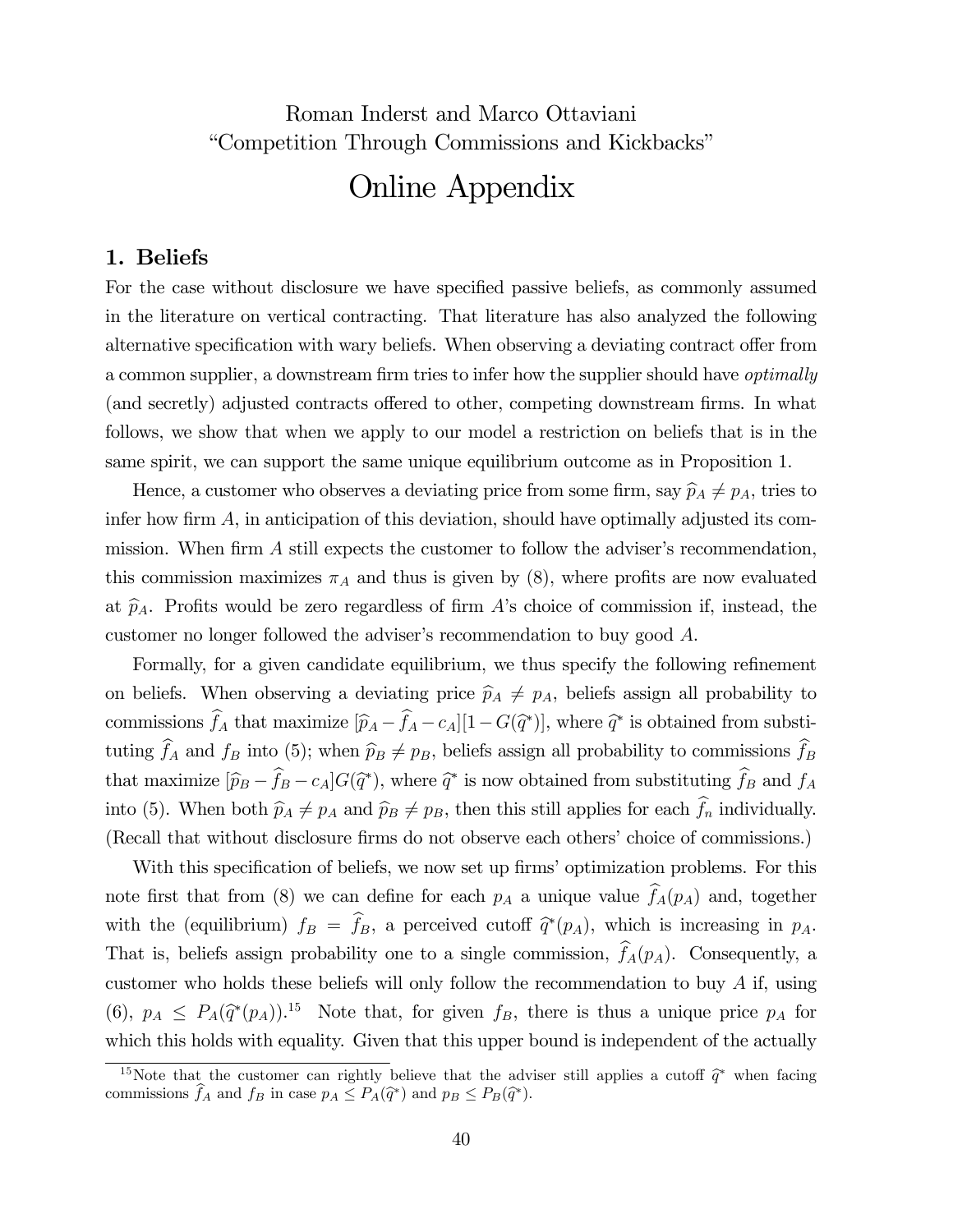chosen commission, it is optimal for firm A to set  $p_A$  so that  $p_A = P_A(\hat{q}^*(p_A))$ . This implies, however, that it is indeed optimal to choose  $f_A$  according to  $(8)$ , and that consequently  $q^* = \hat{q}^*$ . Given that the same logic applies to firm B, the equilibrium is pinned down by the same requirements as with passive beliefs (Proposition 1).

# 2. Agency

Our analysis, similar to standard contracting problems in the literature, focuses on a product sale to a single customer. We discuss now to what extent this matters. To do so, we consider the opposite extreme with a very large number of customers. Precisely, suppose that a unit mass of customers arrives simultaneously, after commissions and prices have been specified, as previously. The adviser's belief about each customer is an independent draw from  $G(q)$ . Generally, firms can now condition their commission payments on the mass (quantity) of sales,  $q_A$  and  $q_B$ , where  $q_A + q_B = 1$ . We denote such payments by  $F_A(q_A)$  and  $F_B(q_B)$ . It is immediate to see that by optimality the agent once again chooses a cutoff rule  $q^*$  and realizes  $q_A = 1 - q^*$  and  $q_B = q^*$ . With passive beliefs that do not depend on  $p_n$ , firms' profits as a function of  $q^*$  are given by

$$
\pi_A = (p_A - c_A)[1 - G(q^*)] - F_A(1 - q^*),
$$
  
\n
$$
\pi_B = (p_B - c_B)G(q^*) - F_B(q^*).
$$

For given  $q^*$ , the adviser's utility is

$$
u = w_l + w \left[ \int_0^{q^*} (1-q)dG(q) + \int_{q^*}^1 qdG(q) \right] + F_A(1-q^*) + F_B(q^*).
$$

We now restrict consideration to continuously differentiable payments  $F_A$  and  $F_B$ , so that we obtain from optimality of the adviser

$$
\frac{du}{dq^*} = wg(q^*)(1 - 2q^*) + F'_B(q^*) - F'_A(1 - q^*) = 0.
$$

From this, we immediately obtain firms' marginal cost of implementing a different cutoff  $q^*$ . Substituting this into the firms' respective first-order condition, as obtained from  $\pi_A$ and  $\pi_B$ , and using  $p_A = P_A(q^*)$  and  $p_B = P_B(q^*)$ , we obtain for the unique equilibrium cutoff without disclosure, which we now denote by  $\overline{q}^{ND}$ ,

$$
\left[E[v_A(q) \mid q \ge \overline{q}^{ND}\right] - c_A\right] - \left[E[v_B(q) \mid q < \overline{q}^{ND}\right] - c_B\right] = w(1 - 2\overline{q}^{ND}).\tag{28}
$$

Even though with continuous differentiability of  $F_A$  and  $F_B$  we have pinned down a unique equilibrium cutoff and thus unique market shares, firms' profits are not uniquely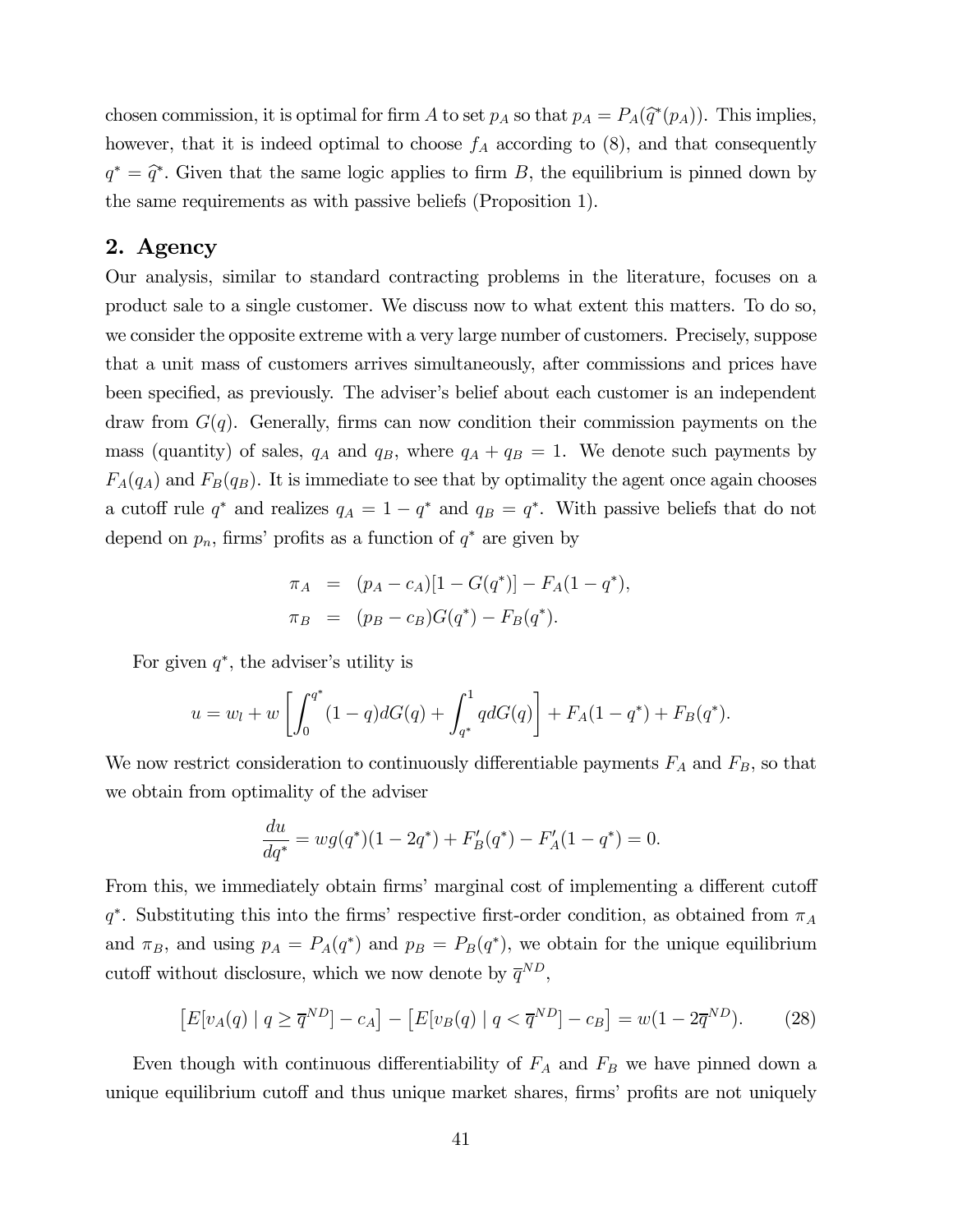pinned down. These depend, instead, on the level of  $F_A$  and  $F_B$  at the cutoff  $\overline{q}^{ND}$ . In equilibrium,  $F_B(\overline{q}^{ND})$  and  $F_A(1-\overline{q}^{ND})$  must be set so that the adviser has no incentive to deviate non-locally, by choosing any other cutoff  $q^* \neq \overline{q}^{ND}$ . As is well known in the literature on common agency (cf. Bernheim and Whinston 1986), there are multiple equilibria, given that the off-equilibrium values of  $F_n$  are not payoff relevant for the respective firm n, but determine the adviser's outside option and thus affect the value of  $F_{n'}$  that is necessary at  $\overline{q}^{ND}$  to keep the adviser from deviating.

We next compare (28) with (10), which we obtained in the text for the baseline case with a single customer. The only difference is that the term  $2\frac{1-2G(q^{ND})}{g(q^{ND})}$  on the respective right-hand side is now absent. Recall that this term relates to the need for each firm to pay the incremental commission also inframarginally (i.e., for all realizations  $q \lt q^{ND}$  for firm B and all realizations  $q>q^{ND}$  for firm A) when steering advice to capture an additional customer. For  $c_A < c_B$  we thus have that  $\overline{q}^{ND} < q^{ND}$ . However, the comparative statics result from Proposition 1 still holds.

Proceeding analogously for the case with disclosure, we obtain for the equilibrium cutoff  $\overline{q}^D$  the requirement

$$
\left[v_A(\overline{q}^D) - c_A\right] - \left[v_B(\overline{q}^D) - c_B\right] = w\left(1 - 2\overline{q}^D\right). \tag{29}
$$

Comparing now (29) with (13), we have again  $\overline{q}^D < q^D$  when  $c_A < c_B$ . The comparative statics result from Proposition 2 still holds, and the comparison of disclosure with nondisclosure in Proposition 3 also applies.

Finally, we discuss the robustness of our normative implications. Consider first the cases analyzed in Sections 5 and 6. There, from the definition of  $q_{FB}$  we still have that  $\overline{q}^D > q_{FB}$  when  $c_A < c_B$ , and it is then immediate that all results of these two sections still apply, once the thresholds for w are appropriately modified. For Section 7's application, where the adviser's concern for suitability is part of the welfare criterion, we have instead that  $\overline{q}^D = \widetilde{q}_{FB}$ , regardless of the value of  $\gamma$ .

# 3. Deep Undercutting and Direct Sales

In this appendix, we first analyze how the results of Proposition 1 extend when assumption (3) is relaxed, so that there is scope for trade even without advice because the unconditional average valuation exceeds at least the cost of firm A. In this case the possibility arises for firms to deviate by undercutting the rival's price so as to sell to the customer against the adviser's recommendation. In a second step we then expand on the discussion reported at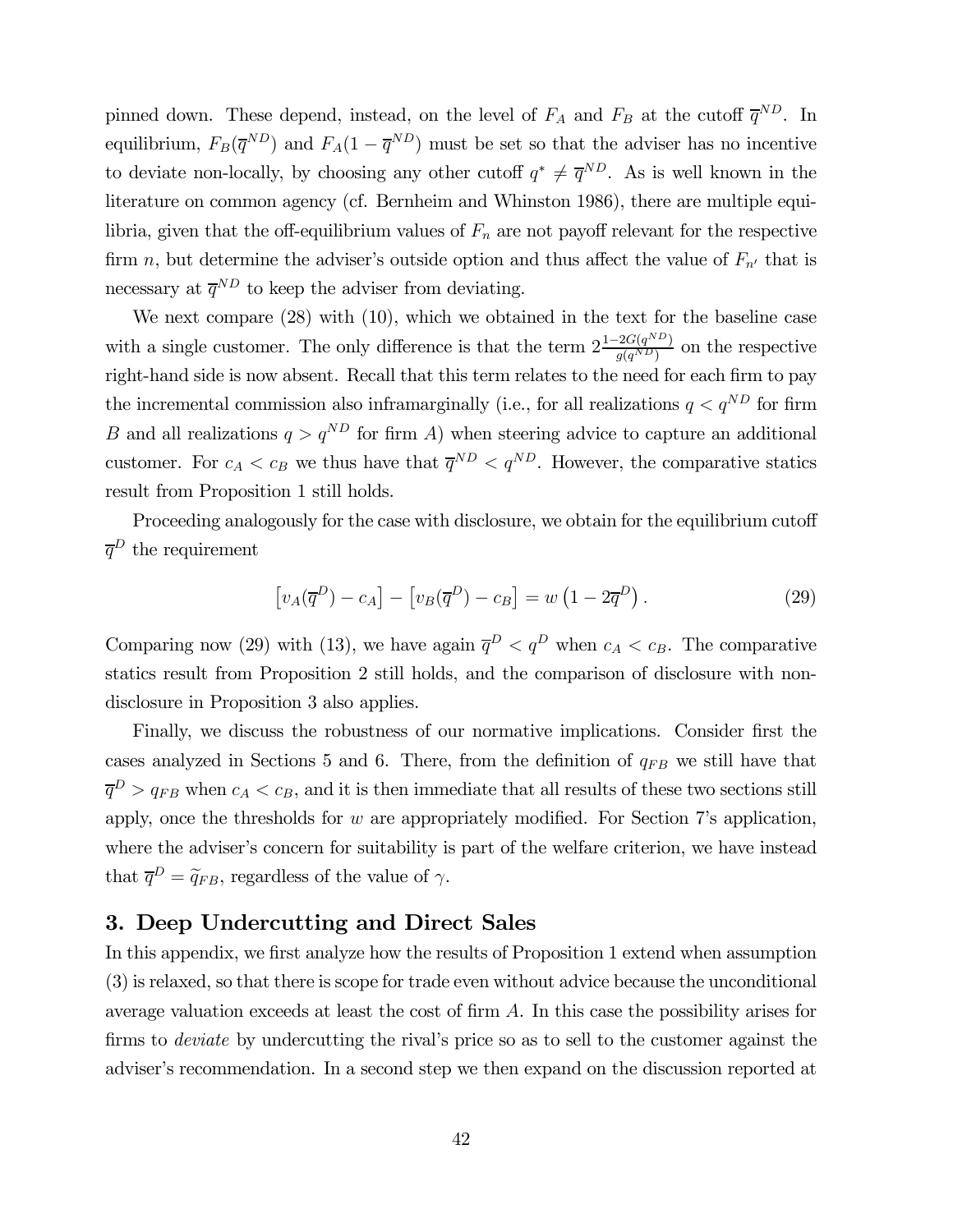the end of Section 3 by analyzing the scope for direct sales without the adviser's information in equilibrium.

Deep Undercutting. Recall that assumption (3) ruled out the possibility that either firm can cut its price sufficiently so as to induce customers to purchase its product even against the recommendation of the adviser. As we noted in the main text, assumption (3) would no longer be needed in case such a strategy was ruled out as the customer was simply prevented from purchasing a product against the adviser's recommendation. The customer has then only the option of either purchasing the prescribed product or not purchasing at all–as is the case of a physician's prescription of a pharmaceutical product or medical device. For the case in which this restriction of the customer's choice is not feasible, however, we analyze next how condition (3) can be relaxed.

Note first that when (3) is relaxed, to ensure that still  $0 < q^{ND} < 1$  holds for all w, so that both products are sold in equilibrium, the cost difference must not be too large:

$$
c_B - c_A < \frac{v_h - v_l}{2}.
$$

Given passive beliefs, the discussed deep undercutting does not strictly pay for either firm when

$$
\pi_A^{ND} \ge \int_0^{q^{ND}} v_A(q) \frac{g(q)}{G(q^{ND})} dq - c_A,
$$
  
\n
$$
\pi_B^{ND} \ge \int_{q^{ND}}^1 v_B(q) \frac{g(q)}{1 - G(q^{ND})} dq - c_B.
$$
\n(30)

Note that both conditional valuations at the right-hand side of expressions (30) are strictly smaller than the unconditional valuation  $(v_l + v_h)/2$ . They capture the respective valuations of a customer who decides to buy a product against the adviser's recommendation. Conditions (30) relax the restriction imposed in (3). When these conditions do not hold and when the adviser cannot prescribe the purchase of a particular product, as discussed above, then no equilibrium in pure strategies satisfies our imposed restrictions (of passive beliefs and of an informative equilibrium).

**Direct Sales.** As discussed in the main text, when either firm chooses in  $t = 0$  to only directly sell its product, then advice is always uninformative in the equilibrium of the resulting subgame. When (3) holds, profits for both firms are zero. And when (3) does not hold, they are still always zero for firm B and again zero for both firms when  $c_A = c_B$ .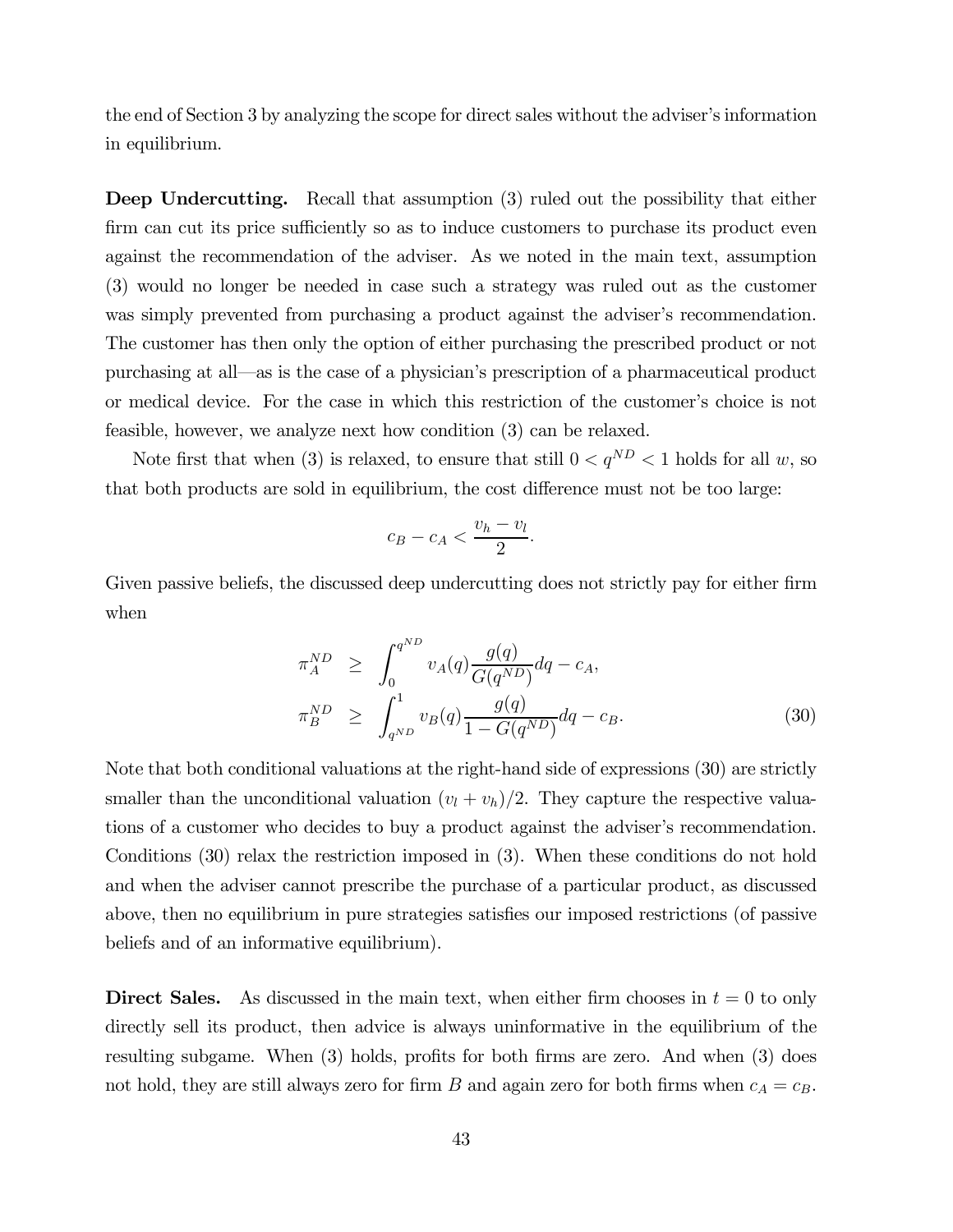Hence, to see whether direct sales can be an outcome of the expanded game, we only have to consider profits for firm A in case  $c_A < c_B$  and when (3) does not hold.

Given that direct sales lead to (undifferentiated) Bertrand competition, we have profits of  $c_B - c_A$  for firm A. Recall that when (3) does not hold, we have  $c_B \leq \frac{v_h + v_l}{2}$ . Hence, the considered deviation of firm  $A$  to direct sales is strictly profitable when

$$
\pi_A^{ND} \ge c_B - c_A,\tag{31}
$$

given that profits are given by  $\pi_n^{ND}$  when both firms choose intermediated sales with advice, assuming that conditions (30) hold. Generally, conditions (30) do not imply (31) and vice versa. In particular, note that when, holding all else constant, we change only the less cost-efficient firm's cost  $c_B$ , condition (31) becomes stricter while conditions (30) are relaxed. In particular, when  $c_B$  becomes low enough to be equal to  $c_A$ , we know that (31) is always satisfied, even though (30) may not hold.

#### 4. Not Fully Covered Market

In the main text, we restricted consideration to the case in which, both on and off the equilibrium path, the adviser's recommendation was essentially restricted to that of either product A or product B. This followed from our specification that  $w_l > w_0$ , and it ensured that firms always were in direct competition through commissions. An increase in one firm's commission, even if only marginal, pushes up the firm's market share at the expense of the rival. In the terminology of Hotelling competition, the market is fully covered. In what follows, we consider the case in which the market is not necessarily fully covered. To be specific, we suppose that the adviser is subject to a penalty following an unsuitable sale but obtains no direct benefits from a sale:  $w_h = w_0 = 0$  and  $w = -w_l > 0$ .

When, for given commissions, the adviser prefers that the customer sometimes does not purchase any product, two cutoffs arise,  $0 \le q_B^* \le q_A^* \le 1$ . The adviser recommends a purchase of B when  $q \leq q_B^*$ , a purchase of A when  $q > q_A^*$ , and no purchase when  $q_B^* \leq q \leq q_A^*$ . Provided that the customer follows the respective recommendations and provided that cutoffs are interior, we have

$$
q_A^* = \frac{(w_0 - w_l) - f_A}{w} = 1 - \frac{f_A}{w},
$$
  

$$
q_B^* = \frac{(w_h - w_0) + f_B}{w} = \frac{f_B}{w}.
$$

Note that each cutoff depends only on the commission of the corresponding firm.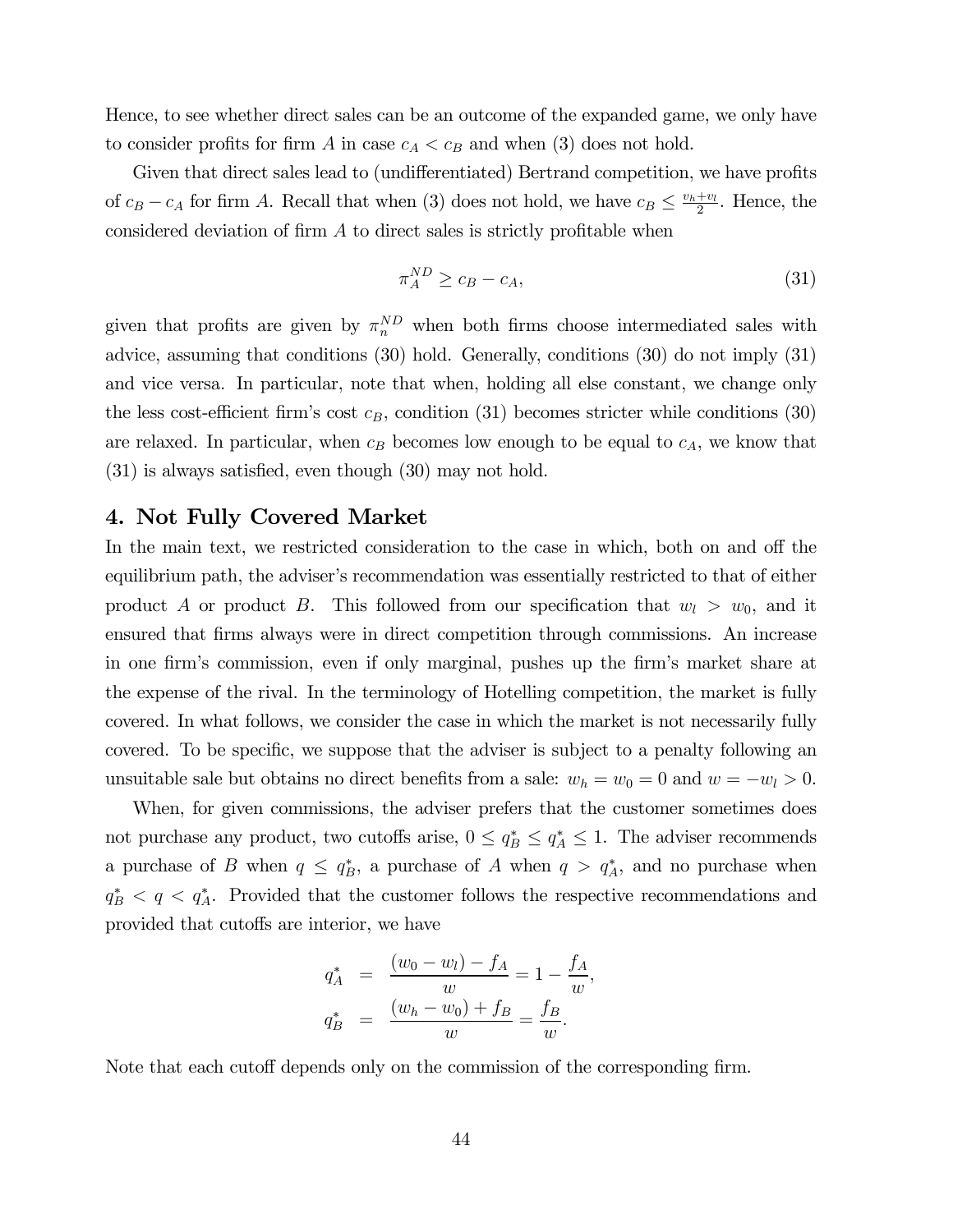Consider first the case with disclosure, where we obtain a unique pair  $f_n^D$  together with a unique pair  $q_n^D$  that are determined from

$$
\frac{d\pi_A}{df_A} = [v_A(q_A^D) - c_A - f_A^D] \frac{g(q_A^D)}{w} - [1 - G(q_A^D)] = 0,\n\frac{d\pi_B}{df_B} = [v_B(q_B^D) - c_B - f_B^D] \frac{g(q_B^D)}{w} - G(q_B^D) = 0,
$$

so that we have that  $f_A^D > 0$  and  $f_B^D > 0$  in equilibrium. From (1) and (2) these values are uniquely determined. From substitution we have

$$
v_A(q_A^D) - c_A = w \left[ \left( 1 - q_A^D \right) + \frac{1 - G(q_A^D)}{g(q_A^D)} \right],
$$
  

$$
v_B(q_B^D) - c_B = w \left[ q_B^D + \frac{G(q_B^D)}{g(q_B^D)} \right].
$$

We can proceed similarly for the case without disclosure. There, provided that the market again is not fully covered in equilibrium, we have a unique equilibrium with  $f_n^{ND}$  > 0 and  $q_n^{ND}$  determined by

$$
E[v_A(q) \mid q \ge q_A^{ND}] - c_A = w \left[ \left( 1 - q_A^{ND} \right) + \frac{1 - G(q_A^{ND})}{g(q_A^{ND})} \right],
$$
\n
$$
E[v_B(q) \mid q < q_B^{ND}] - c_B = w \left[ q_B^D + \frac{G(q_B^D)}{g(q_B^D)} \right].
$$
\n(32)

As long as the market is still not covered, it is immediate that sales of *both* products expand when  $w$  is reduced. The same holds also when commissions are not disclosed. These two observations highlight the key difference to the case of a fully covered market, in which a higher market share for one product comes at the expense of the share of the rival product. In the latter case, which firm's market share expands depended then on how a change (such as a shift in  $w$  or a change in the disclosure regime) affects the *relative* incentives of firms to pay commissions.

With respect to efficiency, it is also immediate that with disclosure sales of either product are too low in equilibrium, provided that the market is not fully covered. Instead, now the sales of *both* products can overshoot when w is low and commissions are not disclosed. To see this, suppose for simplicity that  $c_A = c_B$ . Observe that from (3) we obtain two efficient cutoffs  $q_{A,FB}$  and  $q_{B,FB}$  from the respective requirements that  $v(q_{n,FB}) = c$ , with  $c_n = c$ . These satisfy  $0 < q_{B,FB} < 1/2 < q_{A,FB} < 1$ . From (32) we have for low w that  $q_B^{ND} > q_{B,FB}$  and  $q_A^{ND} < q_{A,FB}$ .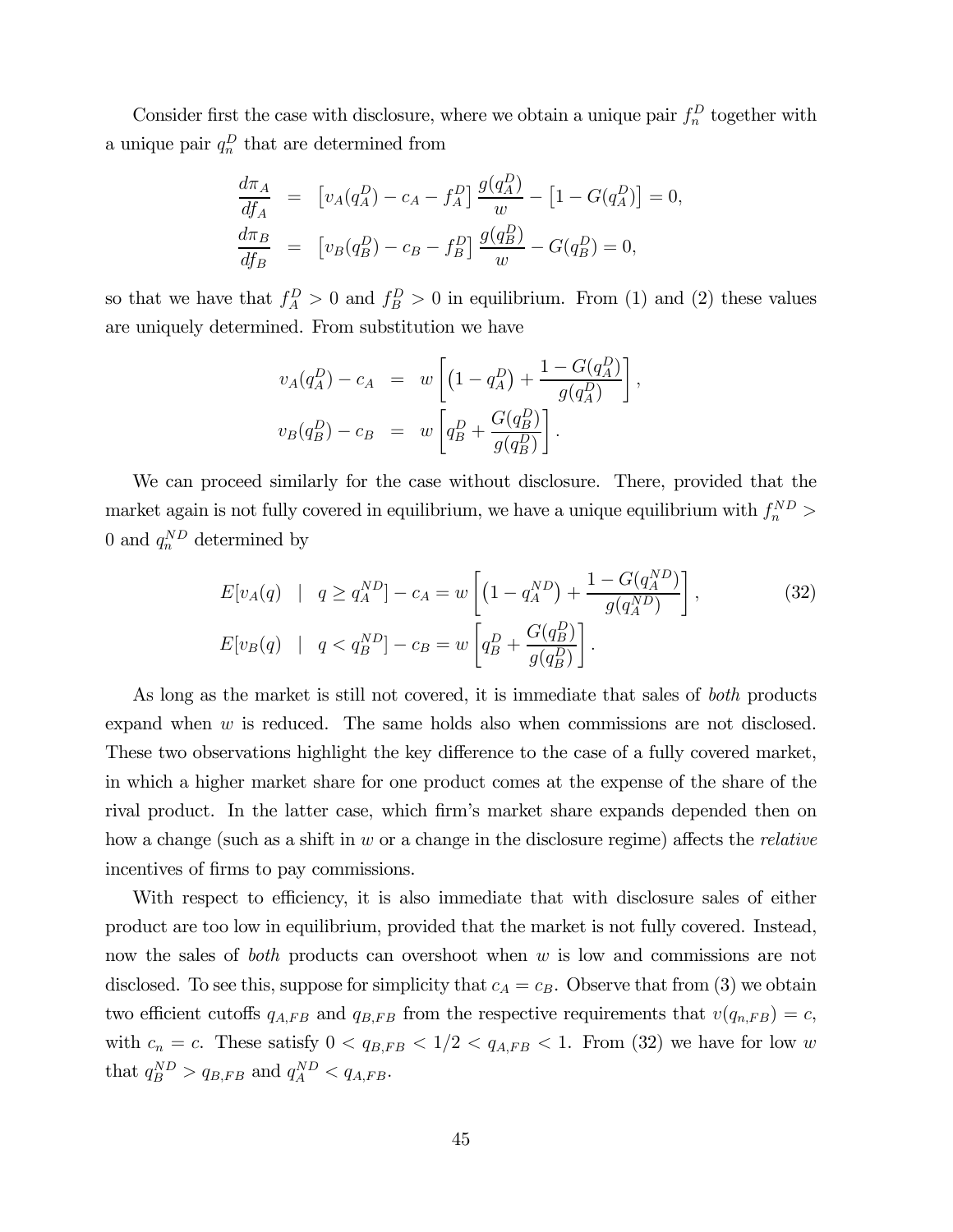### 5. Information Example

Consider the two signal-generating distributions  $F_A(s; a) = s^{a+1}$  and  $F_B(s; a) = 1 (1-s)^{a+1}$ , where  $a \ge 0$ . By Bayes' rule the posterior belief is  $q(s) = s^a/[s^a + (1-s)^a]$ , with  $q(0) = 0$  and  $q(1) = 1$ . Given that the unconditional distribution of the signal is  $F(s)=1/2+[s^{a+1}-(1-s)^{a+1}]/2$ , the distribution of the posterior in this power-signal example is

$$
G(\widetilde{q};a) = \frac{1}{2} + \frac{[q^{-1}(\widetilde{q})]^{a+1} - [1 - q^{-1}(\widetilde{q})]^{a+1}}{2}.
$$

We now show that a induces a mean-preserving rotation in  $G(\tilde{q}; a)$ , according to (18). To see that this is the case, note first that for  $\tilde{s} := q^{-1}(\tilde{q})$  we obtain, after some transformations,  $d\tilde{s}/da = -\tilde{s}(1-\tilde{s})\left[\ln(\tilde{s}) - \ln(1-\tilde{s})\right]/a$ , so that

$$
\frac{dG(\tilde{q};a)}{da} = \frac{1}{2} \{ [\tilde{s}^{a+1} \ln(\tilde{s}) - (1-\tilde{s})^{a+1} \ln(1-\tilde{s})] -\frac{a+1}{a} (\ln(\tilde{s}) - \ln(1-\tilde{s})) [\tilde{s}^{a+1}(1-\tilde{s}) + \tilde{s}(1-\tilde{s})^{a+1}] \}.
$$
\n(33)

Consider first  $\tilde{s} = 1/2$ , for which it is straightforward that  $dG(\tilde{q}; a)/da = 0$ . Next, for  $\widetilde{s}$  < 1/2 we can use from (33) that

$$
\frac{dG(q;a)}{da} > \frac{1}{2} \{ [\tilde{s}^{a+1} \ln(\tilde{s}) - (1 - \tilde{s})^{a+1} \ln(1 - \tilde{s})] - (\ln(\tilde{s}) - \ln(1 - \tilde{s})) [\tilde{s}^{a+1}(1 - \tilde{s}) + \tilde{s}(1 - \tilde{s})^{a+1}] \}
$$
  
= 
$$
\frac{1}{2} \{ [\tilde{s} \ln(\tilde{s}) + (1 - \tilde{s}) \ln(1 - \tilde{s})] [\tilde{s}^{a+1} - (1 - \tilde{s})^{a+1}] > 0.
$$

Similarly, for  $\tilde{s} > 1/2$  we have

$$
\frac{dG(q;a)}{da} < \frac{1}{2} \left\{ \left[ \widetilde{\mathbf{S}} \ln(\widetilde{s}) + (1 - \widetilde{s}) \ln(1 - \widetilde{s}) \right] \left[ \widetilde{\mathbf{S}}^{a+1} - (1 - \widetilde{s})^{a+1} \right] < 0.
$$

Finally, we show that  $G(\tilde{q}; a)$  also satisfies the hazard-rate property (1) for all  $\tilde{q}$  when  $a \leq 1$ . For this note that

$$
\frac{d}{d\tilde{q}} \frac{g(\tilde{q}; a)}{1 - G(\tilde{q}; a)} = \frac{1 + a \left[\tilde{s}^{a} + (1 - \tilde{s})^{a}\right]^{2}}{2a} \frac{a \left[1 - (1 - \tilde{s}^{a-1})(1 + (1 - \tilde{s})^{a-1})\right] + \left[\tilde{s}^{a} + (1 - \tilde{s})^{a}\right]^{2}}{\left[1 - \tilde{s}^{a+1} + (1 - \tilde{s})^{a+1}\right]^{2}}.
$$

which is positive if  $a[\tilde{s}^{a-1} - (1 - \tilde{s}^{a-1})(1 - \tilde{s})^{a-1}] + [\tilde{s}^{a} + (1 - \tilde{s})^{a}]^{2} > 0$ . For all  $a < 1$ , the first term on the left-hand side of this inequality is positive for all  $\tilde{s}$ . When  $a = 1$ , the inequality holds strictly for all  $\tilde{s} > 0$  and weakly at  $\tilde{s} = 0$ .